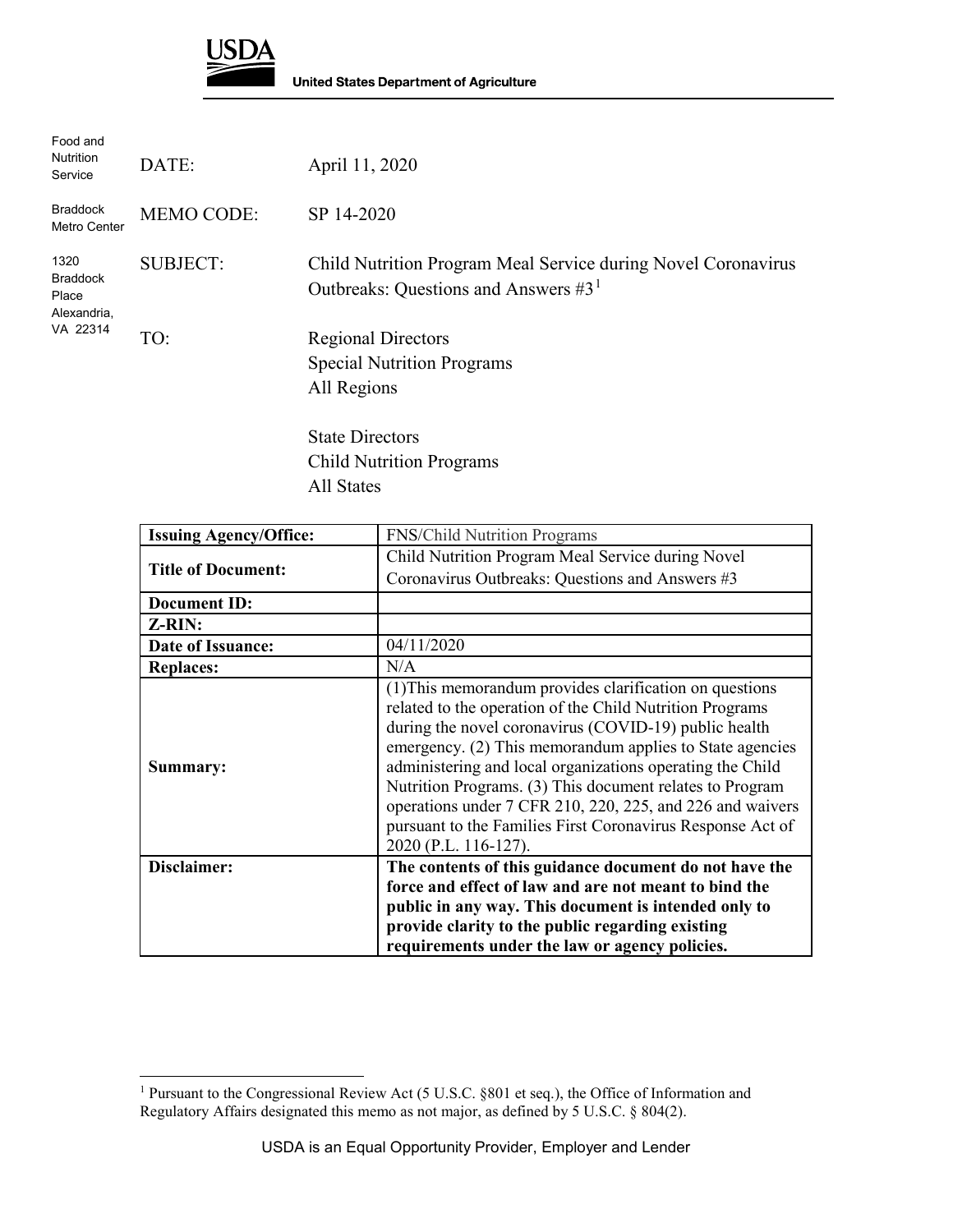This memorandum includes questions and answers intended to provide clarification to State agencies and Program operators on the operation of the Child Nutrition Programs during the novel coronavirus (COVID-19) public health emergency.

Pursuant to the Families First Coronavirus Response Act of 2020 (P.L. 116-127), and based on the exceptional circumstances of this public health emergency, the Food and Nutrition Service (FNS) has issued several Nationwide Waivers and has exercised existing statutory and regulatory authorities to support access to nutritious meals while minimizing potential exposure to the novel coronavirus. Additional information on the FNS Response to COVID—19 is available at: [https://www.fns.usda.gov/disaster/pandemic/covid-19.](https://www.fns.usda.gov/disaster/pandemic/covid-19)

FNS appreciates the exceptional effort of State agencies and local Program operators working to meet the nutritional needs of child and adult participants during a challenging time. State agencies are reminded to distribute this memorandum to Program operators immediately. Program operators should direct any questions concerning this guidance to their State agency. State agencies with questions should contact the appropriate FNS Regional Office.

ang mFQ

Angela M. Kline **Director** Policy and Program Development Division Child Nutrition Programs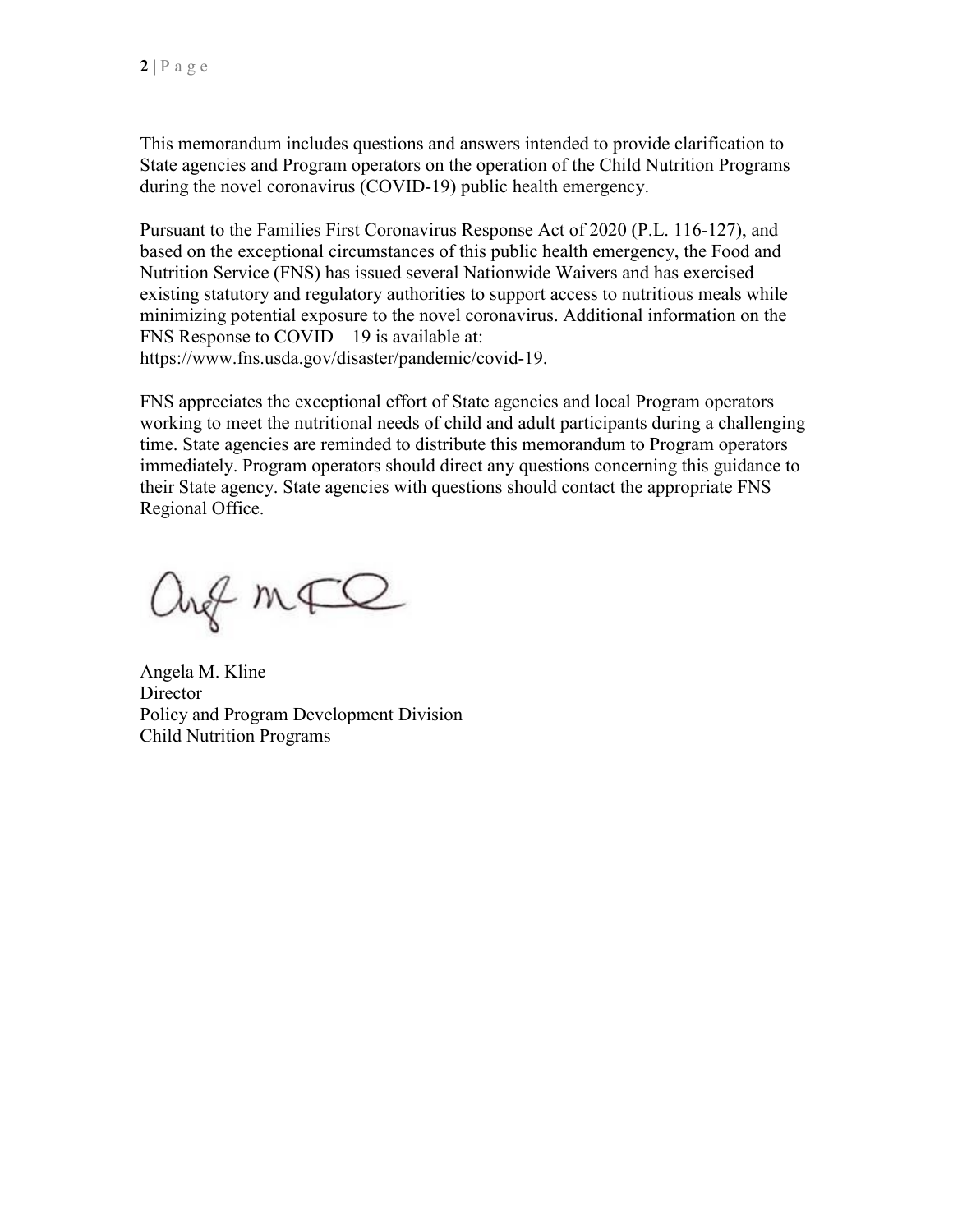## **Questions and Answers**

## **Milk Requirements**

## **1. If the public health emergency prevents Child Nutrition Program operators from obtaining fluid milk, can Program operators receive reimbursement for meals served without milk?**

Yes, if the State agency approves this flexibility. If emergency conditions temporarily prevent Program operators from obtaining milk, the State agency may allow Program operators to serve meals without milk, or in the National School Lunch Program (NSLP) and School Breakfast Program (SBP), with an alternate form of milk. This flexibility is permitted under existing Program regulations at  $7 \text{ CFR } 210.10(d)(2)(i)$ ,  $220.8(d)$ ,  $225.16(f)(6)$ , and  $226.20(e)(1)$ , and does not require a waiver from the Food and Nutrition Service (FNS).

In addition, the Nationwide Waiver to Allow Meal Pattern Flexibility in the Child Nutrition Programs allows milk requirements to be waived when State agencies elect to participate in the waiver. Program operators need to contact their State agency for approval, which will based on a targeted and justified need for serving meals without milk.

### **2. Are reimbursable meals under the NSLP Seamless Summer Option (SSO) required to offer at least two types of milk?**

Yes. However, if emergency conditions temporarily prevent Program operators from obtaining multiple types of milk, the State agency may allow Program operators to serve meals without milk, or with an alternate form of milk. Therefore, State agencies could approve Program operators to serve only one type of milk if that is all that is available. This flexibility is permitted under existing Program regulations at 7 CFR  $210.10(d)(2)(i)$  and  $220.8(d)$ , and does not require a waiver from FNS.

## **SFSP Closed Enrolled Sites and Camps**

## **3. Can schools with Unanticipated School Closures and Non-Congregate waivers operate a closed enrolled site as well as an open site under SFSP/SSO?**

Schools with Unanticipated School Closure waivers can operate a closed enrolled site as well as an open site at the same site if the sites are serving different children. The closed enrolled site must demonstrate that they will serve a population of children different from the children in the community at large that are being served by the open site. As such, the schools must have a system in place to monitor and ensure the same children are not being served by both sites. If the school is permitted to operate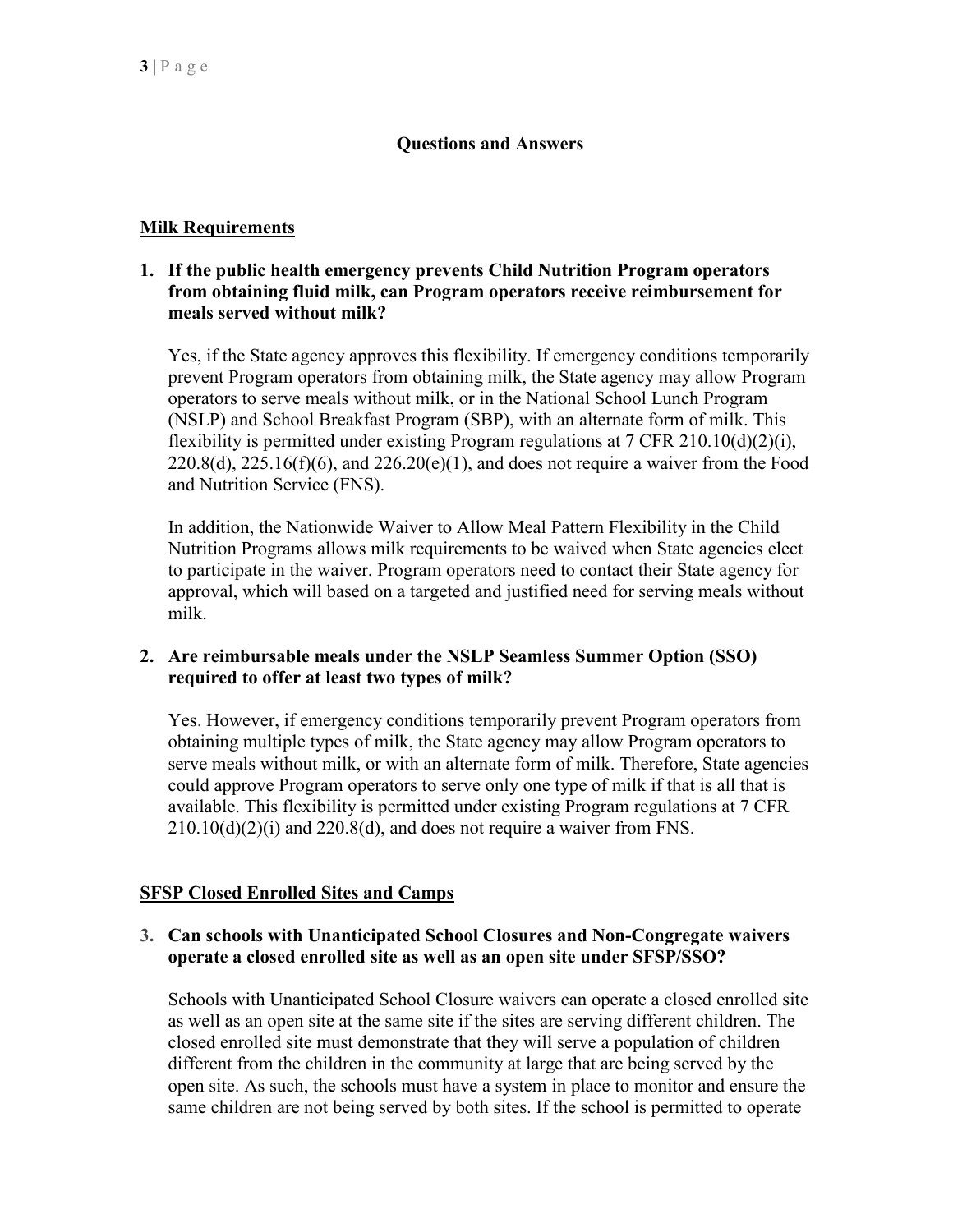a closed enrolled site, the school will still need to determine eligibility of children for free and reduced price meals through the approval of applications, or other approved data sources, unless a waiver allowing area eligibility is in effect.

## **4. Can "paid" students be enrolled at a closed enrolled SFSP/SSO site? Is the student turned away?**

Dismissed schools operating as closed enrolled sites are permitted to enroll children who are eligible for paid meals as well as children who are eligible for free and reduced price meals as long as 50 percent or more of the enrolled students are certified as eligible for free or reduced price meals. As a closed enrolled site, the school will need to confirm the eligibility of each enrolled student as free, reduced price, or paid to ensure it meets the 50 percent threshold. State agencies and sponsors should make every effort to provide clear and accurate information to the public about closed enrolled feeding sites to avoid any situation where a child is turned away.

### **5. What are a closed school's options if they do not meet the 50 percent threshold of children who are certified eligible for free and reduced price meals?**

When operating as a closed enrolled site, schools have the discretion to target enrollment to children in low-income families. Avoiding overtly identifying children from low-income families will depend in large part on how the school intends to provide meals. Schools that don't meet the 50 percent threshold could decide to locate meal distribution sites at places other than the school, where they could enroll and serve a greater number of children from low-income families. They could also consider delivering meals directly to the children from low-income families who attend the school. Another option could be to limit the number of children who can enroll in the site by extending invitations to low-income families first, as long as confidentiality is maintained. Applicable sites should refer to the publication, *[Summer](https://www.fns.usda.gov/sfsp/covid-19-meal-delivery)  [Food Service Program \(SFSP\) and Seamless Summer Option \(SSO\) Meal Delivery](https://www.fns.usda.gov/sfsp/covid-19-meal-delivery)  [Using Existing Authority](https://www.fns.usda.gov/sfsp/covid-19-meal-delivery)*, issued on March 17, 2020, to protect the confidentiality of students and their households throughout this process.

With respect to closed enrolled sites that have been approved for non-congregate feeding and are also approved to deliver meals directly to homes, those sites may deliver meals only to enrolled children.

## **6. Under a Non-Congregate waiver, is the requirement that Summer Food Service Program (SFSP) sponsors operating a camp must provide an organized program for enrolled children also waived?**

The Non-Congregate waiver applies to the requirement that meals provided under the Child Nutrition Programs must be served in a congregate setting and consumed by participants on site. It does not waive other Program requirements, such as the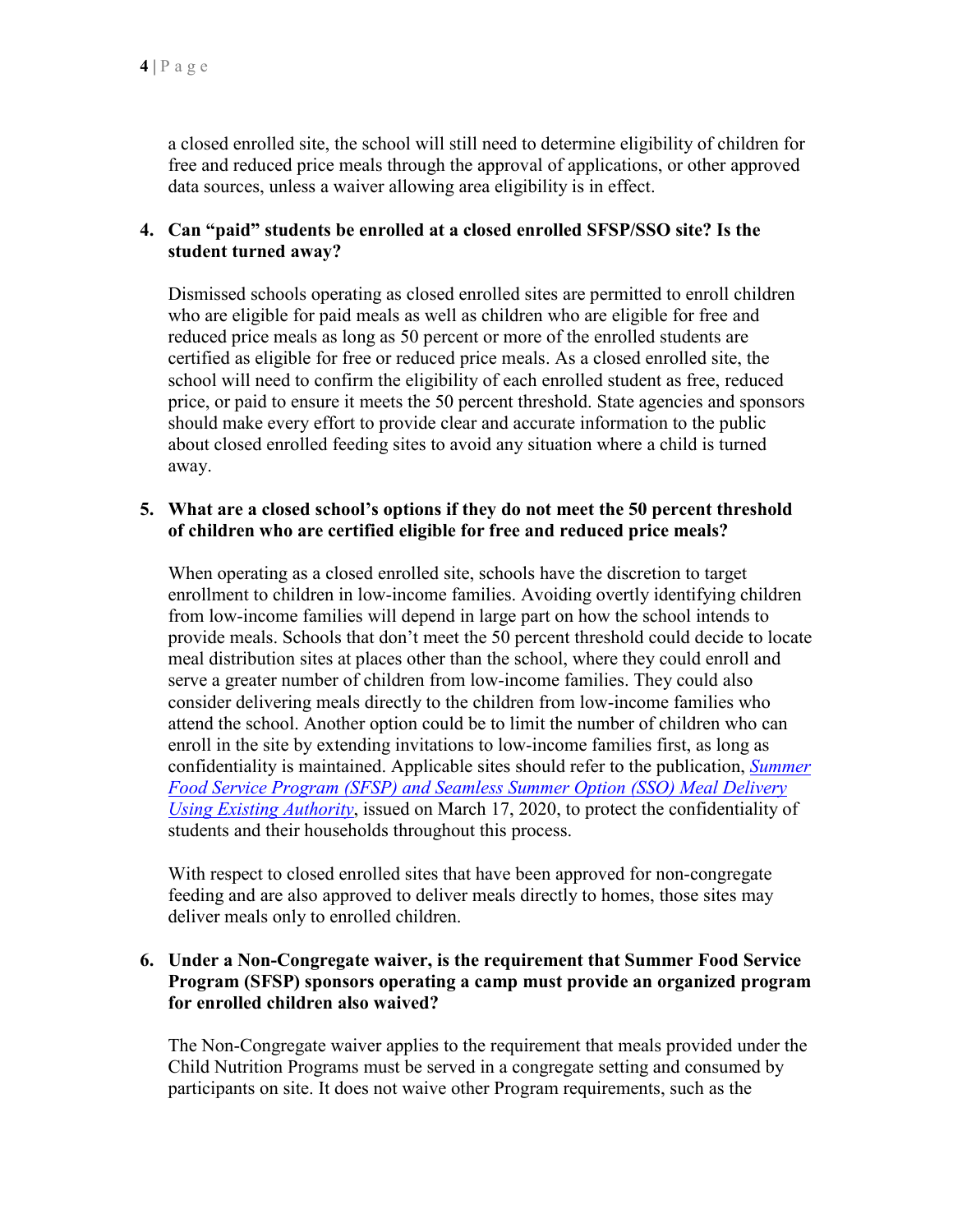requirement that camps must offer a regularly scheduled food service as part of an organized program for enrolled children. Sites that have been approved by their State agency to operate as a camp and are able to provide an organized program with appropriate safety measures with respect to COVID-19 may choose to serve meals in a non-congregate fashion, per the waiver.

### **7. Can a school food authority (SFA) operate as a SFSP camp and feed all of their enrolled children and only be reimbursed for the free and reduced price children?**

Yes, however, it is at the State agency's discretion if an SFA-operated site can be approved to operate as a camp under the SFSP. If the State agency determines the site may be approved as a camp, the SFA would have to make eligibility determinations for all participants as required by 7 CFR 225.15(f). SFAs could claim only those meals served to children who are certified eligible for free and reduced price meals.

### **Site Finder – SFSP/SSO**

## **8. Will the site finder mapping service be updated to show where SFSP sites are operating during these unanticipated school closures?**

Yes. FNS started accepting SFSP site data submissions March 20, 2020 (cycle 1), and will continue accepting data weekly thereafter. The map will be refreshed and published weekly, as is the normal cycle over the summer. You can help FNS quickly publish the site data by using the template and instructions on the site, and emailing it, when you have your data ready, to [sm.fn.summertechsupport@usda.gov.](mailto:sm.fn.summertechsupport@usda.gov) A PartnerWeb announcement went out on March 17, 2020 to let State agencies how they can submit their site data.

## **Child and Adult Care Food Program (CACFP) Meal Delivery**

### **9. Under the Non-Congregate waiver, can CACFP operators deliver meals directly to children or adult participants' homes?**

Yes. If the CACFP operator determines there is a need and it is logistically feasible to deliver meals directly to homes, it may do so with State agency approval and adherence to all Federal confidentiality requirements. If applicable, any State agency meal service times would also have to be waived, per the Meal Service Time nationwide waiver. Delivery could be completed by mail or delivery service, or handdelivered by CACFP staff, volunteers, community organizations, or others. The State agency should consider the capacity of the CACFP operator to execute such an approach effectively, including meeting State or local food safety requirements. This option is only available to CACFP operators that provide care for enrolled children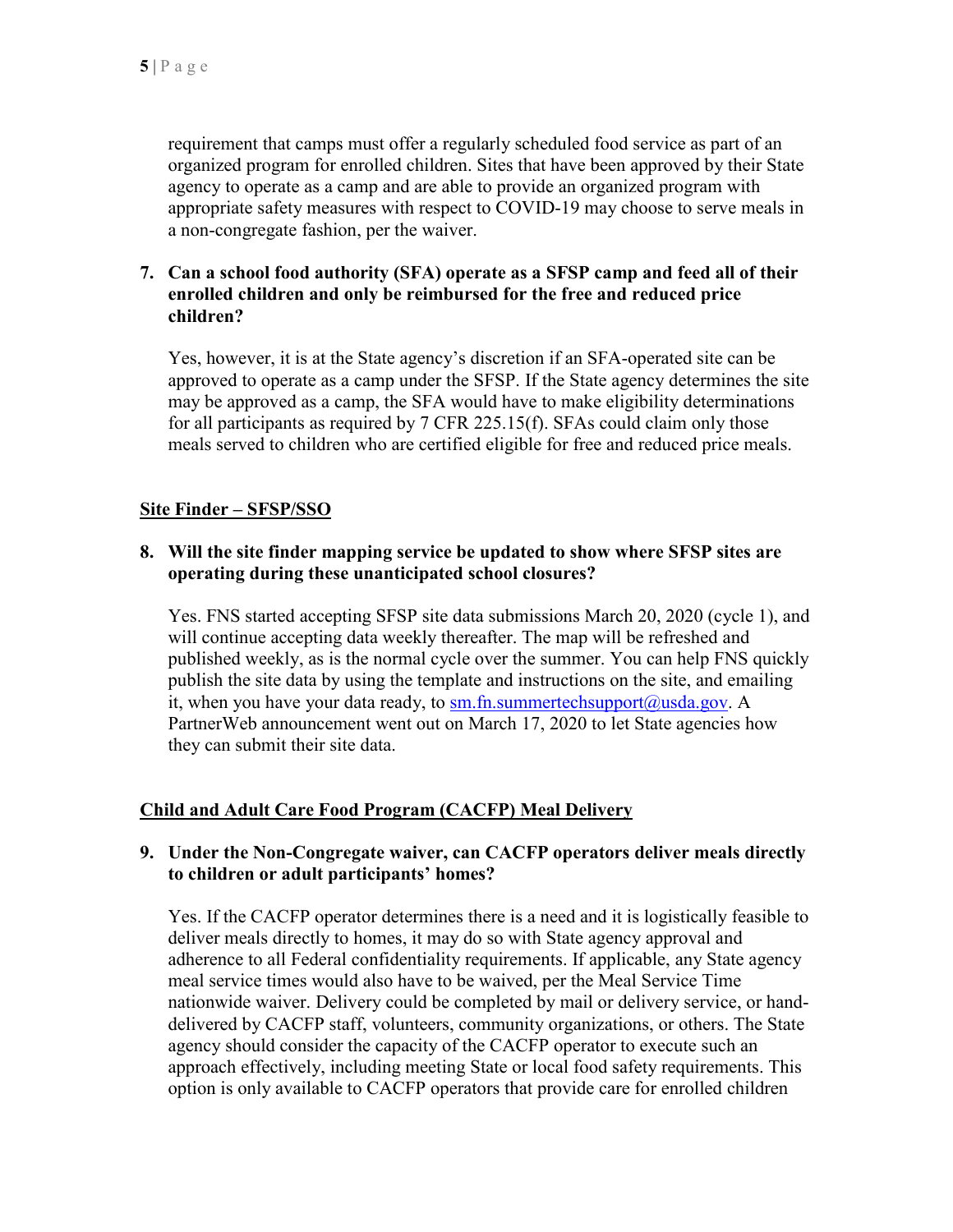and adult participants due to confidentiality and logistical requirements. Only meals delivered to enrolled children or adult participants will be reimbursable.

### **10. What funding is available for meal delivery?**

There is no additional reimbursement for home delivery or mobile meals delivery, but related expenses, such as postage or delivery service fees, would be considered an allowable cost under the CACFP. Delivery costs could also be paid with non-program funds such as State or local funds, or private donations.

### **11. What are the requirements for initiating home meal delivery for a household?**

CACFP operators must first obtain written consent from households of enrolled children (this could include email or other electronic means) that the household wants to receive delivered meals. In addition, CACFP operators should confirm the household's current contact information to ensure meals are delivered to the correct location.

It is critical that CACFP operators protect the confidentiality of children and their households throughout this process. The National School Lunch Act and the Family Educational Rights and Privacy Act (FERPA) do not authorize release of household contact information for children without first obtaining the written consent of the child's parent or guardian. The CACFP operator must make the first contact about meal delivery with the households of enrolled children, and adult participants, and must notify them if contact information will be shared with an external organization, for example, a local non-profit that will provide meal delivery. Once the CACFP operator receives written consent from the parent or guardian to release contact information, the information may be shared with other organizations involved with meal delivery.

#### **12. Do home-delivered meals need to be shelf stable?**

No. The type of meal offered will depend on the resources and capacity of the Program operator. Those that are able to prepare ready-to-eat meals and have the capacity to deliver meals daily in a way that meets State or local food safety requirements may do so.

#### **13. Does the child or adult participant need to be present for home meal delivery?**

No. As long as the CACFP operator has obtained the household's written consent to deliver meals and has verified the current address, the child or adult participant does not need to be present at the time of delivery. If the meals are shelf stable, no one need be present, as long as the address has been verified. Please consider State and local food safety requirements and best practices.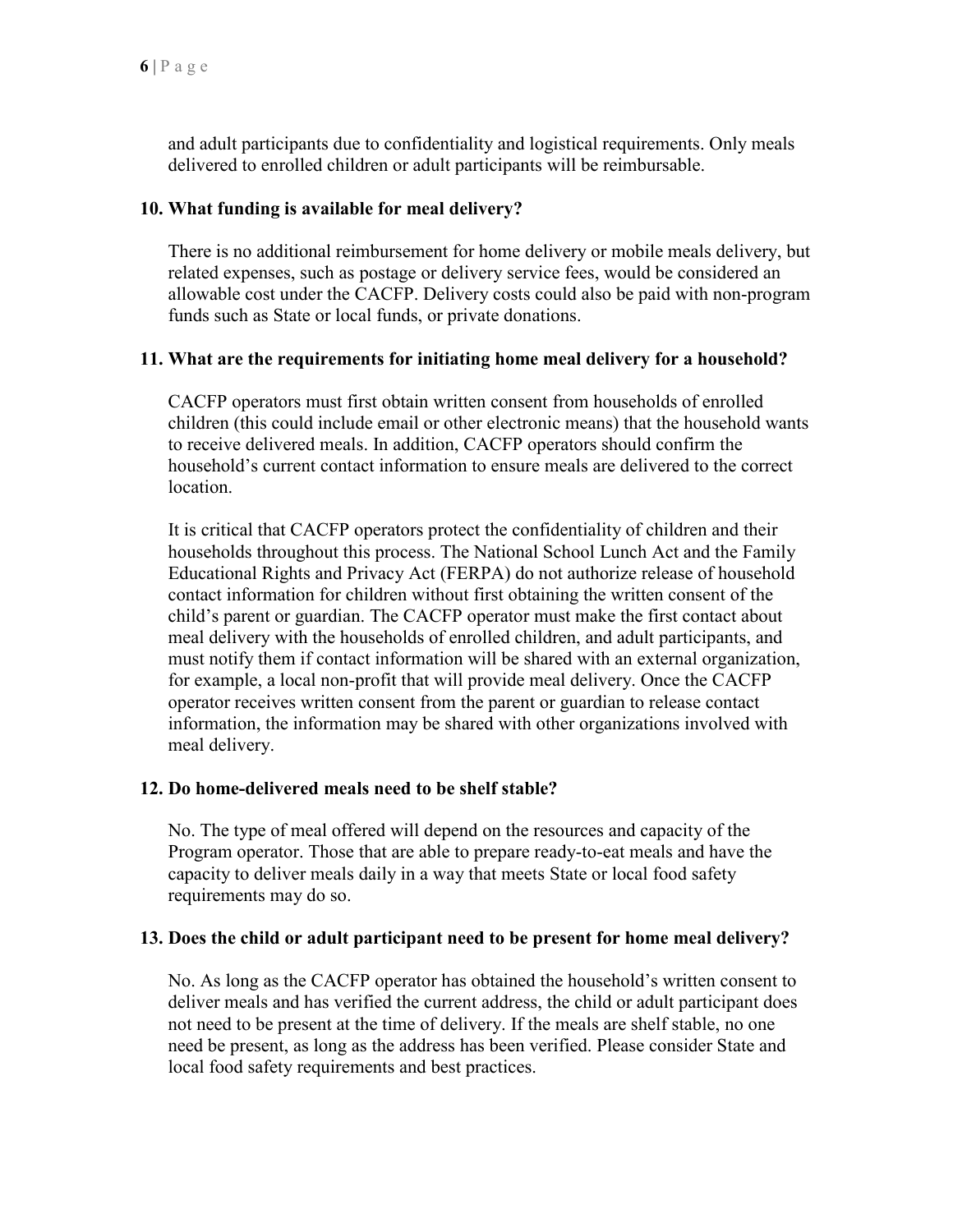## **Multi-Program Sponsors**

## **14. Are sponsors able to keep their CACFP at-risk afterschool care operations going, even if schools are implementing SFSP or SSO?**

Yes. A sponsor is allowed to keep its CACFP At-Risk operations going while schools are closed, even if the school is serving meals under SFSP or SSO.

## **15. Can an SFA or other sponsor that participates in both SFSP or SSO and CACFP At-Risk provide meals and snacks through SSO or SFSP and At-Risk to each participant? Do the Programs have to be operated at the same site or different sites? Can participants pick up multiple meals at once?**

An SFA or a community organization, if approved to operate both Programs, can locate them at the same or at different sites. The SFA or community organization may allow children to pick up multiple meals from each Program at one time. However, the maximum number of meals that may be offered to each child may not exceed the number of meals allowed by each Program. Under SFSP and SSO, up to two meals or one meal and one snack, per child, per day, in any combination except lunch and supper, are allowed. Under CACFP At-Risk, up to one snack and one meal per child per day are allowed. If the SFA or community organization is operating both Programs at the same site and all the meals for both Programs are picked up at the same time, each Program must keep accurate meal counts and claim only the meals served for that specific Program.

The State agency may approve a plan that includes pick-up of meals for multiple days, up to one week at a time. The State agency should consider the expected duration of the school closure and the capacity of the sponsor to execute such an approach effectively, including meeting State or local food safety requirements.

## **Claims and Payments**

### **16. Is a waiver needed to provide advances to SFSP or SSO sponsors operating during unanticipated school closures?**

No. A waiver is not needed to provide advances to SFSP and SSO sponsors operating during the unanticipated school closures due to COVID-19. Advances requested by a sponsor must comply with the requirements established in 7 CFR 210.8(d) for SSO and SFSP regulations at 225.9(c). For SFSP, the regulations indicate that the payments must be made by June 1, July 1, and August 1. Therefore, payments may be made at any time prior to these dates.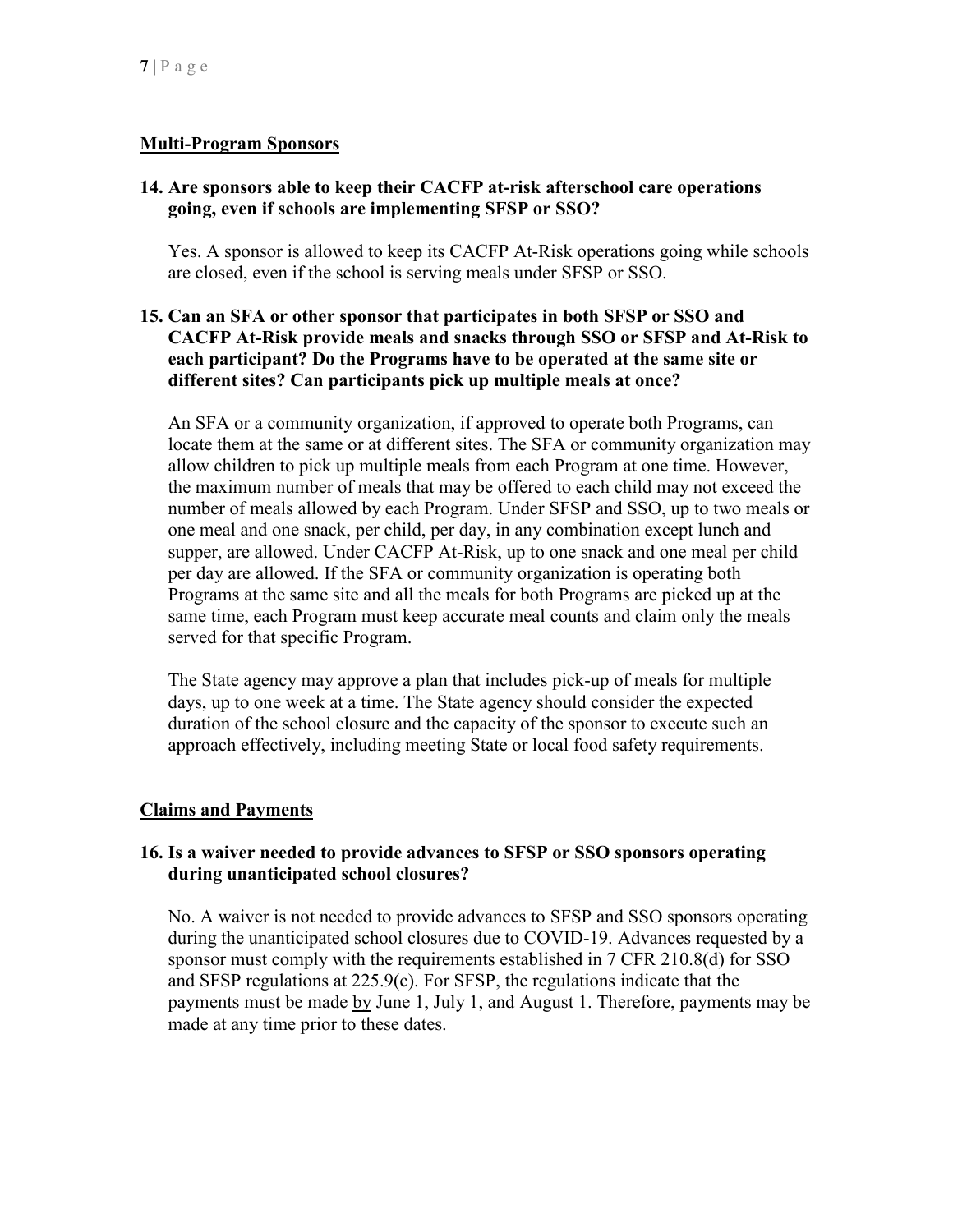## **17. If a Community Eligibility Provision (CEP) school operates a closed enrolled site through the SFSP or SSO, does the Program operator claim the meals based on the established claiming percentages?**

No. Although CEP schools submit their National School Lunch and School Breakfast Program claims based on a claiming percentage, meals served during unanticipated school closures are claimed through the SFSP or SSO. Therefore, meals served through SFSP and SSO at sites located at CEP schools during unanticipated school closures are claimed at the SFSP or SSO free rate.

## **Civil Rights**

## **18. Do you need to have "And Justice for All" (AJFA) posters on mobile routes for COVID-19 meal distribution?**

The AJFA poster must be prominently displayed in all facilities and locations that distribute program benefits or administer services. Due to COVID-19, if printed AJFA posters are not available for display, paper copies may be substituted as necessary, including use of the 2015 AJFA poster, if new (2019) posters have not been received. Meals delivered from stationary vans or buses should display the AJFA poster. For vehicles making door-to-door drop deliveries at homes and businesses, the AJFA poster does not need to be displayed.

### **19. Must the State agency meet public notification requirements for the temporary site? If so, can the notification be tailored to the needs of the site and target parents and the local community with, for example, a letter to parents and posters in the community or an announcement on the radio?**

During this public health emergency, States are not relieved of their obligation to provide outreach and assistance to persons with disabilities and persons with limited English proficiency (LEP). State agencies should consider the best options when conducting outreach to include: (1) letters to parents; (2) electronic postings; (3) text messages; (4) Public Service Announcements; and (5) partnering with community organizations that represent or advocate on behalf of vulnerable populations. All materials should be in a language and alternative format that the participant can understand.

#### **20. Are States required to provide free language assistance?**

During this public health emergency, States are not relieved of their obligation to ensure meaningful access to services for limited English proficient persons. This includes both providing interpretation services and translating critical documents. More guidance can be found in the publication, *[Guidance to Federal Financial](https://www.govinfo.gov/content/pkg/FR-2014-11-28/pdf/2014-27960.pdf)  [Assistance Recipients Regarding the Title VI Prohibition Against National Origin](https://www.govinfo.gov/content/pkg/FR-2014-11-28/pdf/2014-27960.pdf)*